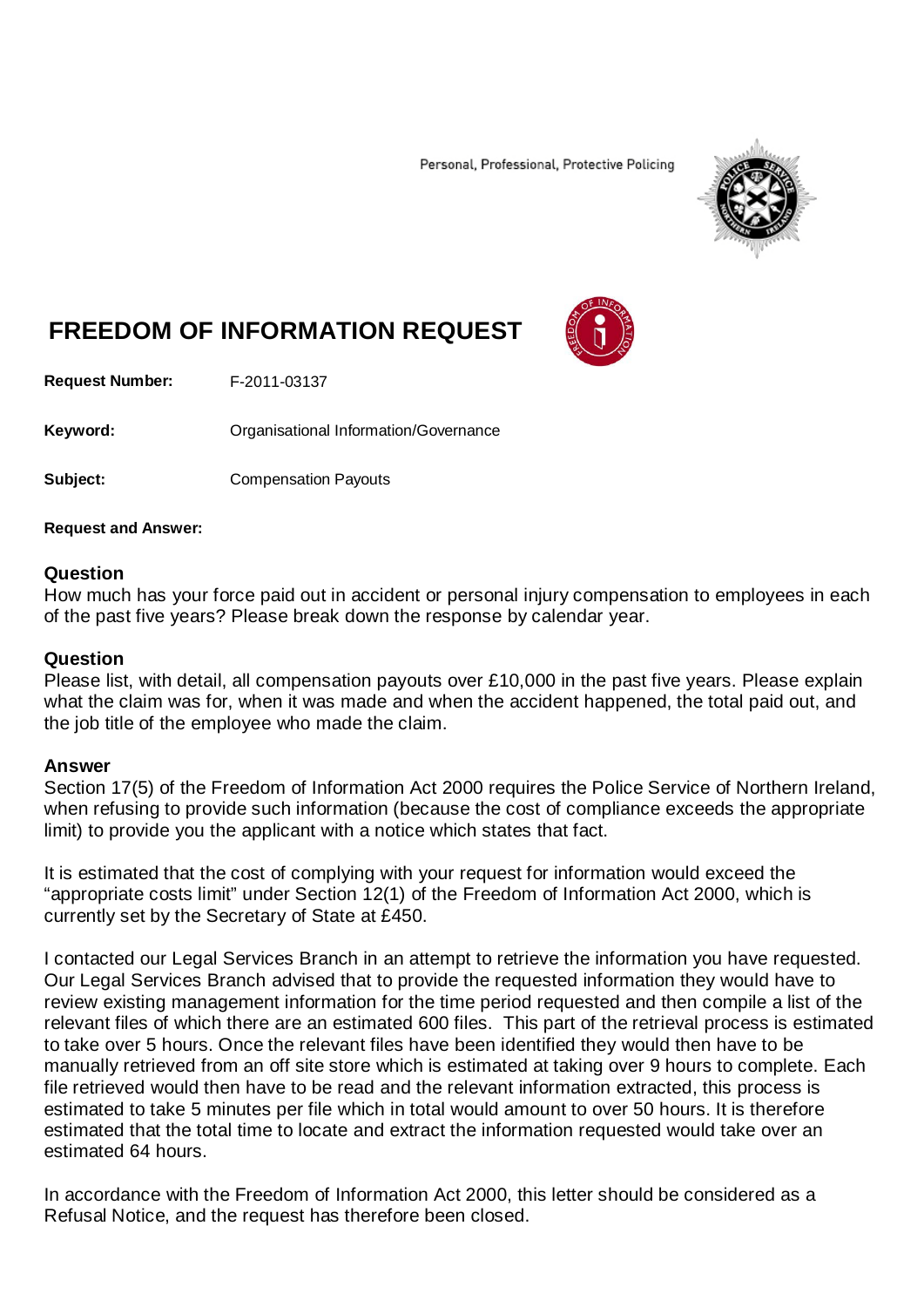You may wish to submit a refined request in order that the cost of complying with your request may be facilitated within the 'appropriate limit'. In compliance with Section 16 of the Act, I have considered how your request may be refined to bring it under the appropriate limit however the nature and structure of the information unfortunately makes this impossible.

Submission of a refined request would be treated as a new request, and considered in accordance with the Freedom of Information Act 2000, including consideration of relevant Part II exemptions.

Although excess cost removes the PSNI's obligations under the Freedom of Information Act, I have attached at the end of the response information which was retrieved before it was realised that the fees limit would be exceeded. I trust this is helpful but it does not affect our legal right to rely on the fees regulations for the remainder of your request.

If you have any queries regarding your request or this decision please do not hesitate to contact me on 028 9070 0164. When contacting the Freedom of Information Team, please quote the reference number listed at the beginning of this letter.

If you are dissatisfied in any way with the handling of your request, you have the right to request a review. You should do this as soon as possible, or in any case within two months of the date of issue of this letter. In the event that you require a review to be undertaken, you can do so by writing to the Head of Freedom of Information, PSNI Headquarters, 65 Knock Road, Belfast, BT5 6LE or by emailing [foi@psni.pnn.police.uk.](mailto:foi@psni.pnn.police.uk)

If following an internal review, carried out by an independent decision maker, you were to remain dissatisfied in any way with the handling of the request you may make a complaint, under Section 50 of the Freedom of Information Act, to the Information Commissioner's Office and ask that they investigate whether the PSNI has complied with the terms of the Freedom of Information Act. You can write to the Information Commissioner at Information Commissioner's Office, Wycliffe House, Water Lane, Wilmslow, Cheshire, SK9 5AF. In most circumstances the Information Commissioner will not investigate a complaint unless an internal review procedure has been carried out, however the Commissioner has the option to investigate the matter at his discretion.

Please be advised that PSNI replies under Freedom of Information may be released into the public domain via our website @ [www.psni.police.uk](http://www.psni.police.uk/)

Personal details in respect of your request have, where applicable, been removed to protect confidentiality.